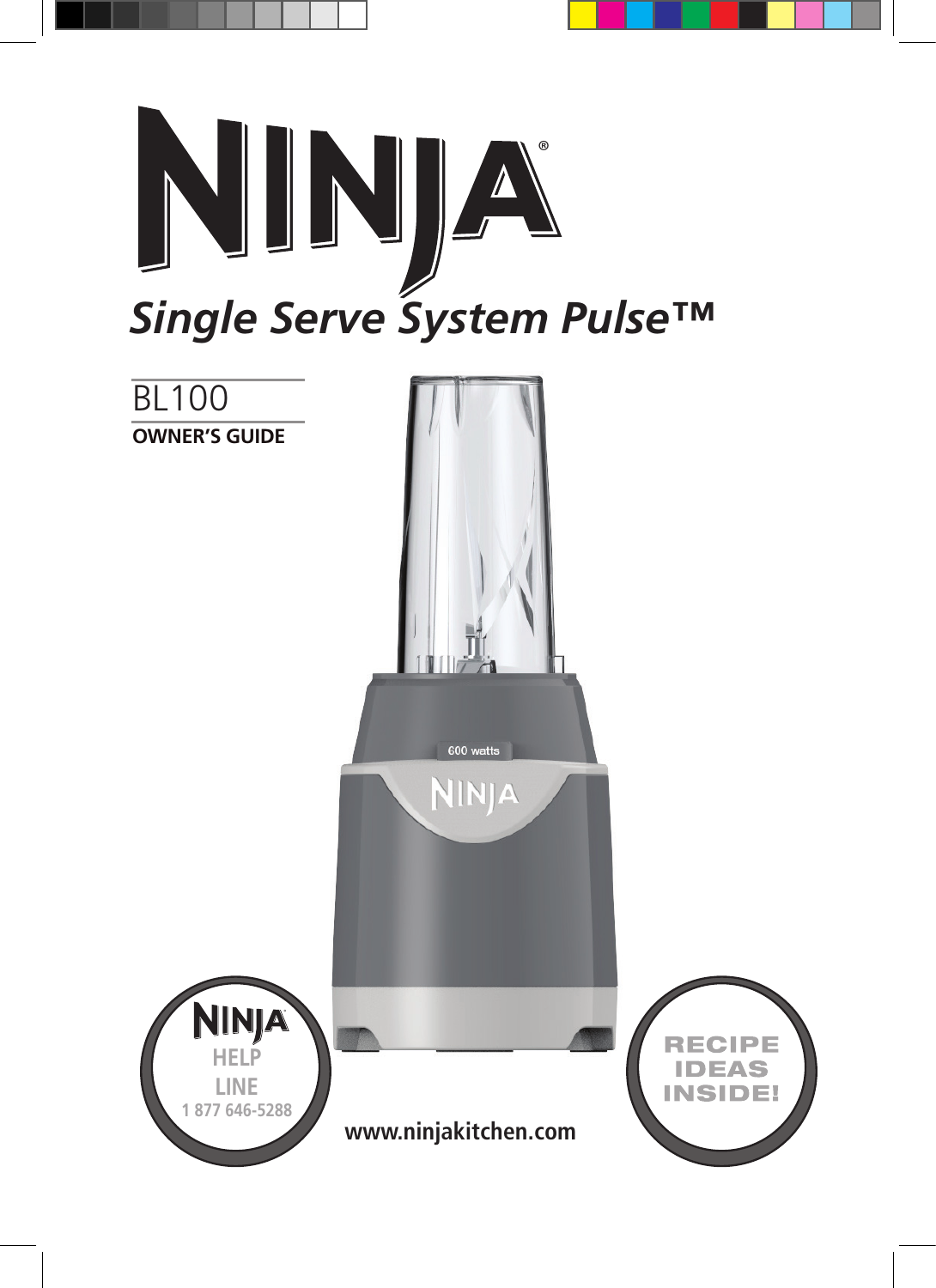# **IMPORTANT SAFETY INSTRUCTIONS For Household Use Only**

**WHEN USING ELECTRICAL APPLIANCES, BASIC SAFETY PRECAUTIONS SHOULD ALWAYS BE FOLLOWED, INCLUDING THE FOLLOWING:**

**READ ALL INSTRUCTIONS BEFORE USING YOUR** *NINJA® SINGLE SERVE SYSTEM PULSE™***.**

## **POLARIZED PLUG**

**WARNING:** To reduce the risk of electric shock, this appliance has a polarized plug (one blade is wider than the other). This plug will fit into a polarized outlet only one way. If the plug does not fit fully into the outlet, reverse the plug. If it still does not fit, contact a qualified electrician to install the proper outlet. **DO NOT modify the plug in any way.**

## WARNING:

TO REDUCE THE RISK OF FIRE, ELECTRIC SHOCK OR INJURY:

- 1. To protect against electrical shock, do not submerge the appliance or allow the power cord to come into contact with water or any other liquid.
- 2. **DO NOT** allow young children to operate the appliance or use as a toy. Close supervision is necessary when any appliance is used by or near children.
- 3. Never leave an appliance unattended when in use.
- 4. Remove the power cord from the electrical outlet when not in use, before assembling or disassembling parts and before cleaning. To unplug, grasp the plug and pull from the electrical outlet. Never pull from the power cord.
- 5. **DO NOT** abuse the power cord. Never carry the appliance by the power cord or yank it to disconnect from electrical outlet; instead grasp the plug and pull to disconnect.
- 6. **DO NOT** operate any appliance with a damaged cord or plug, or after the appliance malfunctions, has been dropped or damaged in any manner. This appliance has no serviceable parts. Return the appliance to EURO-PRO Operating LLC for examination, repair or adjustment.
- 7. **DO NOT** let the power cord hang over the edge of table or counter or touch hot surfaces such as the stove.
- 8. Always use appliance on a dry, level surface.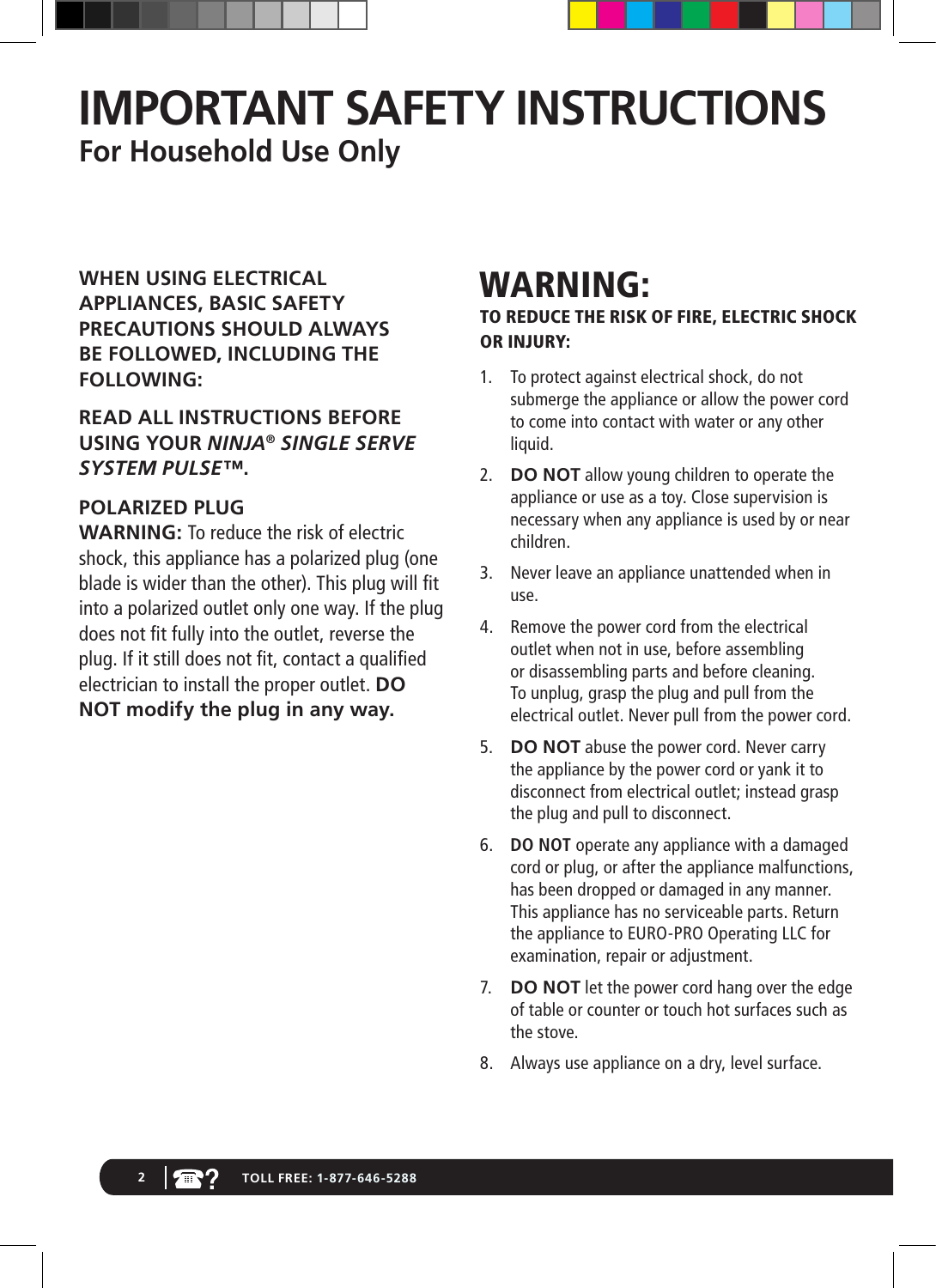- 9. Keep hands, hair, clothing, as well as utensils out of container while processing to reduce the risk of severe injury to persons or damage to the appliance. A scraper may be used but only when the appliance is not running.
- 10. **CAUTION:** Blade assembly is sharp, handle with care. When handling the blade assembly, always hold by the shaft or collar.
- 11. Avoid contact with moving parts.
- 12. **DO NOT attempt to sharpen blades.**
- 13. **DO NOT** use the appliance if blade assembly is bent or damaged.
- 14. To reduce risk of injury, never place the blade assembly on the base without the pitcher or bowl properly attached.
- 15. **DO NOT** operate this appliance on or near any hot surfaces (such as gas or electric burner or in a heated oven).
- 16. The use of attachments or accessories including canning jars, not recommended by the manufacturer may result in fire, electric shock or personal injury.
- 17. **DO NOT** remove the container from the motor base while the appliance is in operation.
- 18. To reduce the risk of injury, **NEVER** operate the appliance without the lid in place; **DO NOT** try to defeat the interlock mechanism; make sure that the attachment is properly installed before operating the appliance.
- 19. **DO NOT** expose containers to extreme temperature changes.
- 20. **DO NOT** blend hot liquids.
- 21. **DO NOT** overfill.
- 22. **DO NOT** operate the appliance empty.
- 23. If the appliance overheats, a thermal switch will become activated and shut off the motor. To reset, unplug the appliance and let it cool down for approximately 30 minutes before using again.
- 24. **THIS PRODUCT IS INTENDED FOR HOUSEHOLD USE ONLY.** Do not use this appliance for anything other than its intended use. Do not use outdoors.

## **A WARNING:** Extension cords are not recommended for use with this product.

# **SAVE THESE INSTRUCTIONS**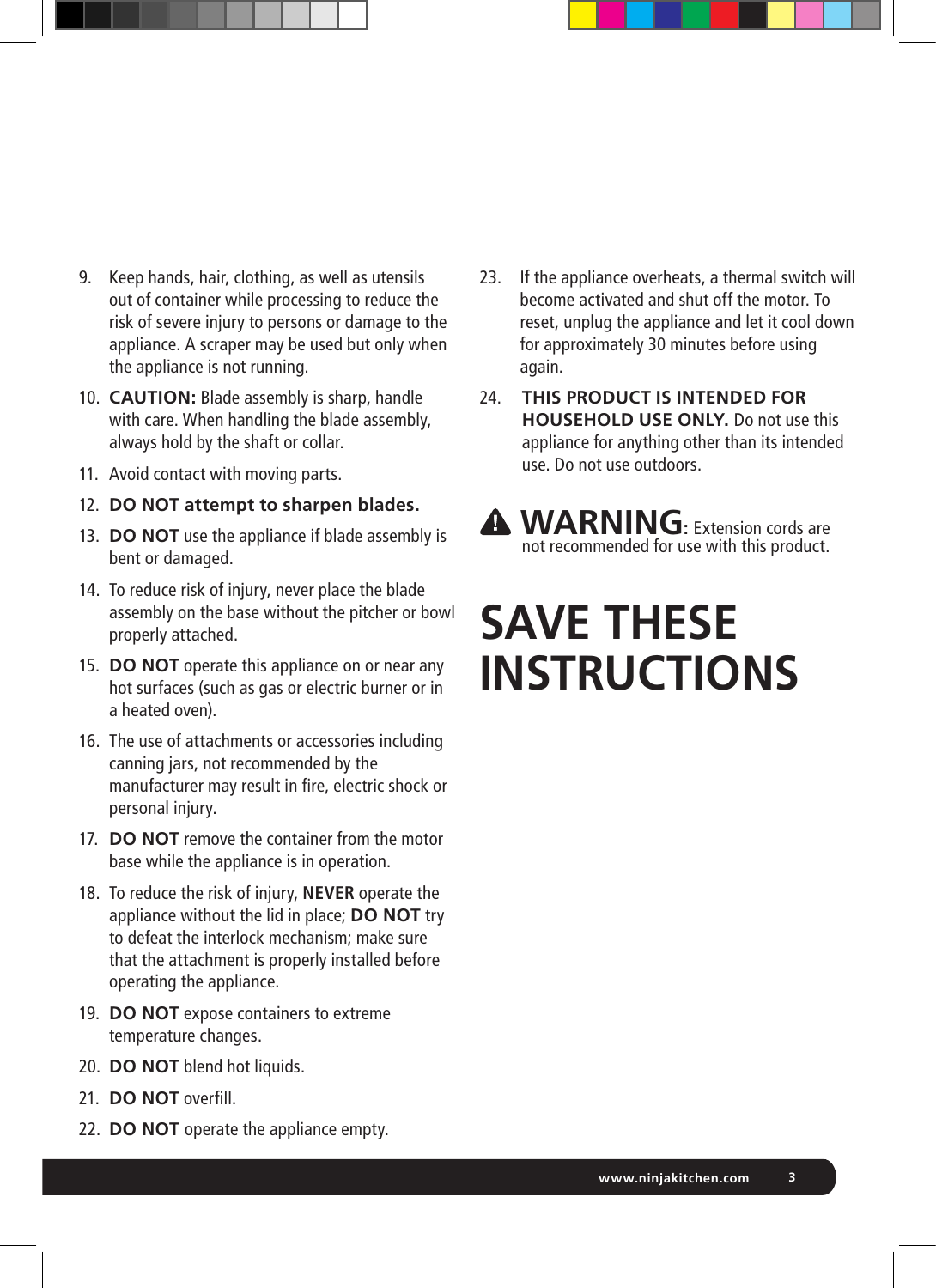#### **THIS BOOK COVERS MODEL NUMBER:**

BL100 30

## **TECHNICAL SPECIFICATIONS**

Voltage: 120V., 60Hz. Power: 600 Watts Single Serving Cup: 16 ounces. (2 cups)

**Euro-Pro** and **Ninja** are trademarks of Euro-Pro Operating LLC.

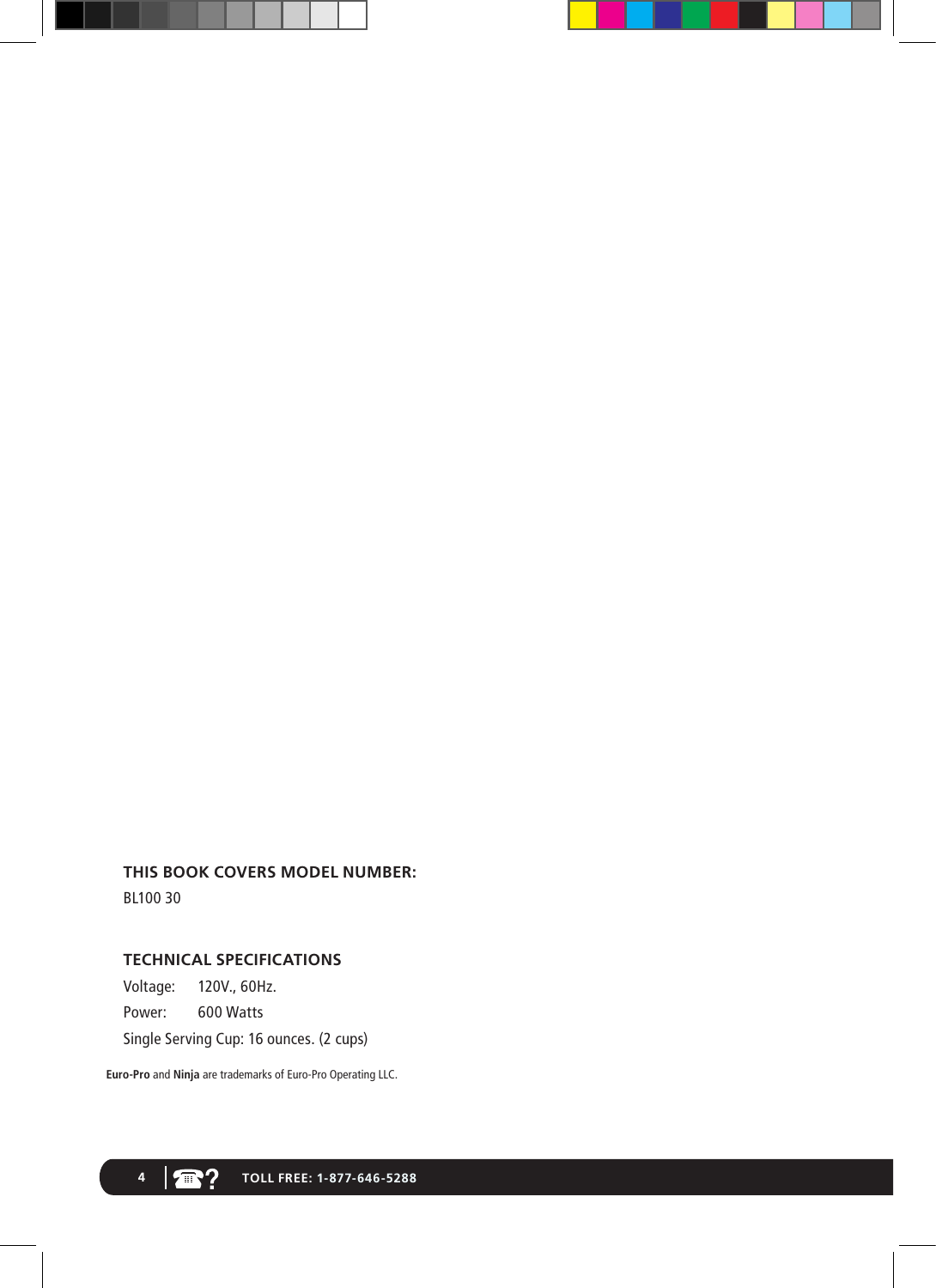## **Contents**

Thank you for purchasing the *Ninja® Single Serve System Pulse™.*

| Getting to Know Your <i>Ninja® Single Serve System Pulse</i> ™ 6 |  |
|------------------------------------------------------------------|--|
| Assembling the <i>Ninja® Single Serve System Pulse</i> ™ 8       |  |
|                                                                  |  |
|                                                                  |  |
|                                                                  |  |
|                                                                  |  |
|                                                                  |  |
|                                                                  |  |
|                                                                  |  |
|                                                                  |  |

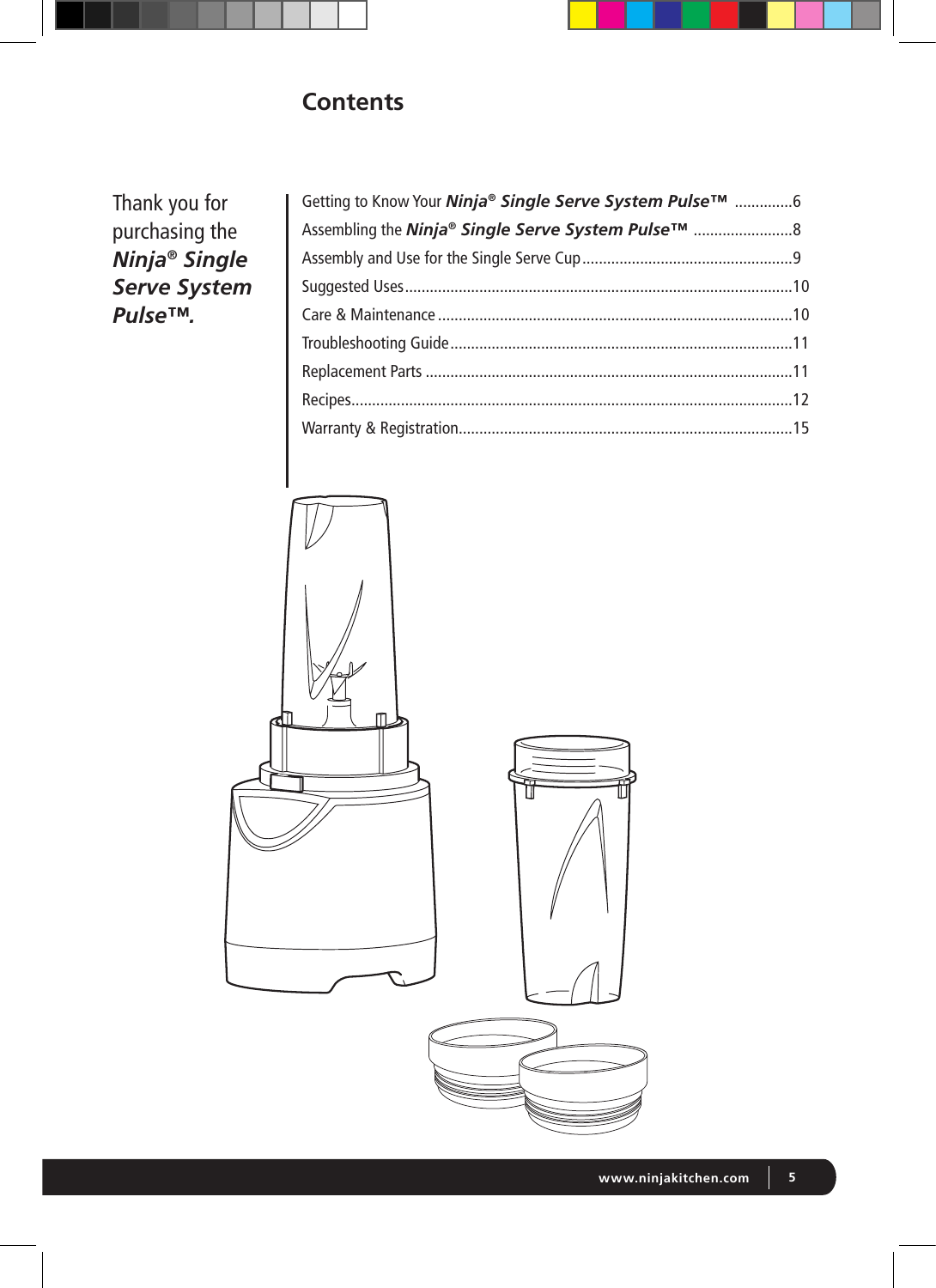



**Getting To Know Your Ninja® Single Serve System Pulse™**



- **a** To-Go Single Serve Lids (x2)
- **b** Single Serve Drink Cup (x2)
- **c** Single Serve Blade
- **d** Motor Base
- **e** Power Cord (not shown)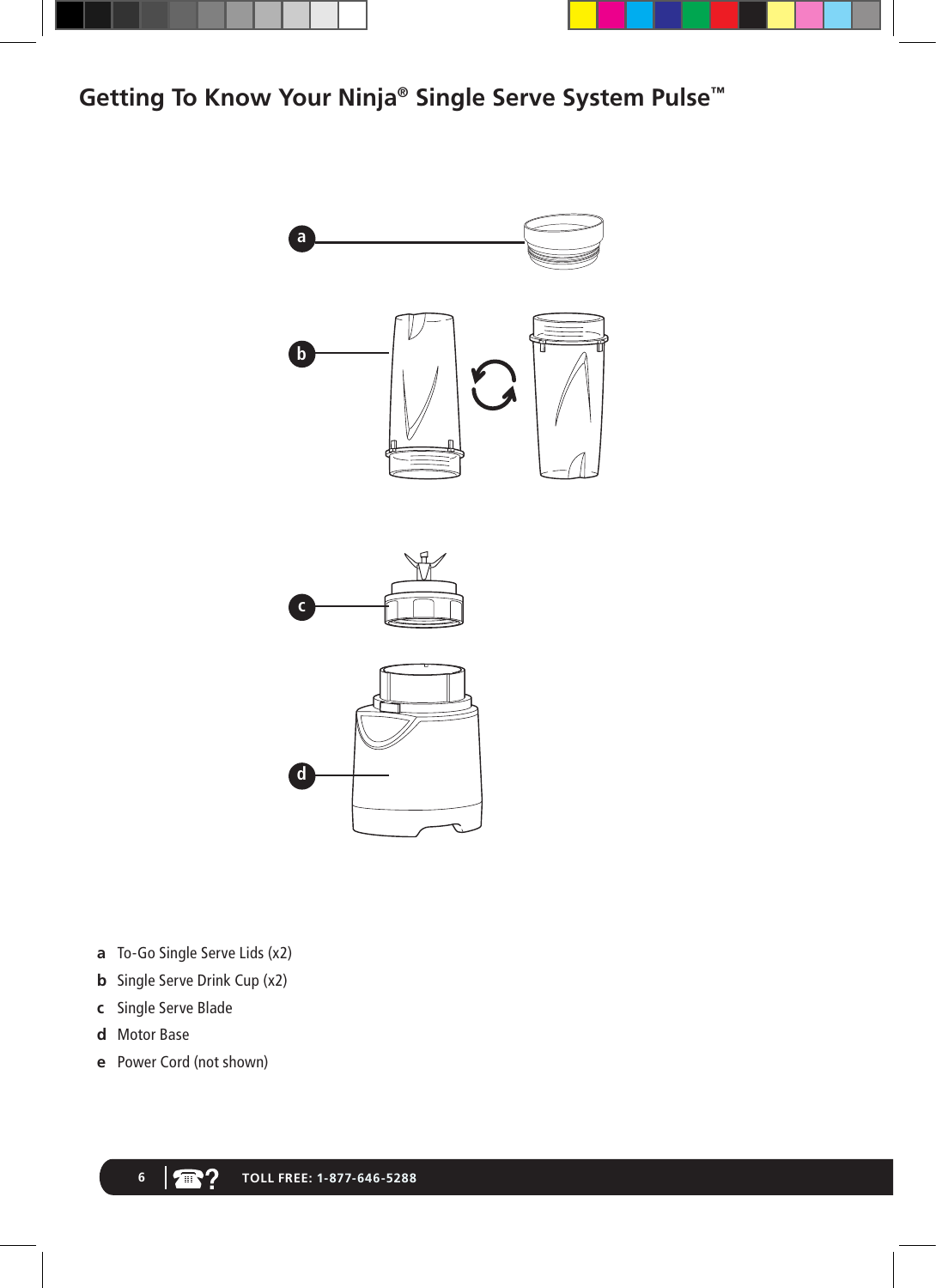The *Ninja® Single Serve System Pulse™* is a high powered innovative tool with a compact design and outstanding performance. It is perfect for ice crushing, chopping and blending. Blend and go with the convenient single serve cup, create delicious drinks to get you out the door! Best results are achieved when you *Pulse*.



#### **FEATURES:**

- **•**  *Ninja®* **Blade Technology**
- **• Single Serve Drink Cup - BPA Free**
- **• Cord storage**
- **• Pulse Power:** Controlled blending by using short pulses. In short intervals, press down on the top of the single serve drink cup and pulse to the perfect consistency.
- **• Single Serve Blending:** Fill, blend, and go! Blend right in the single serve drink cup and twist on the to-go lid for a healthy, convenient snack with little clean up.

For best results, be sure to carefully read all the instructions contained in the manual before using this appliance.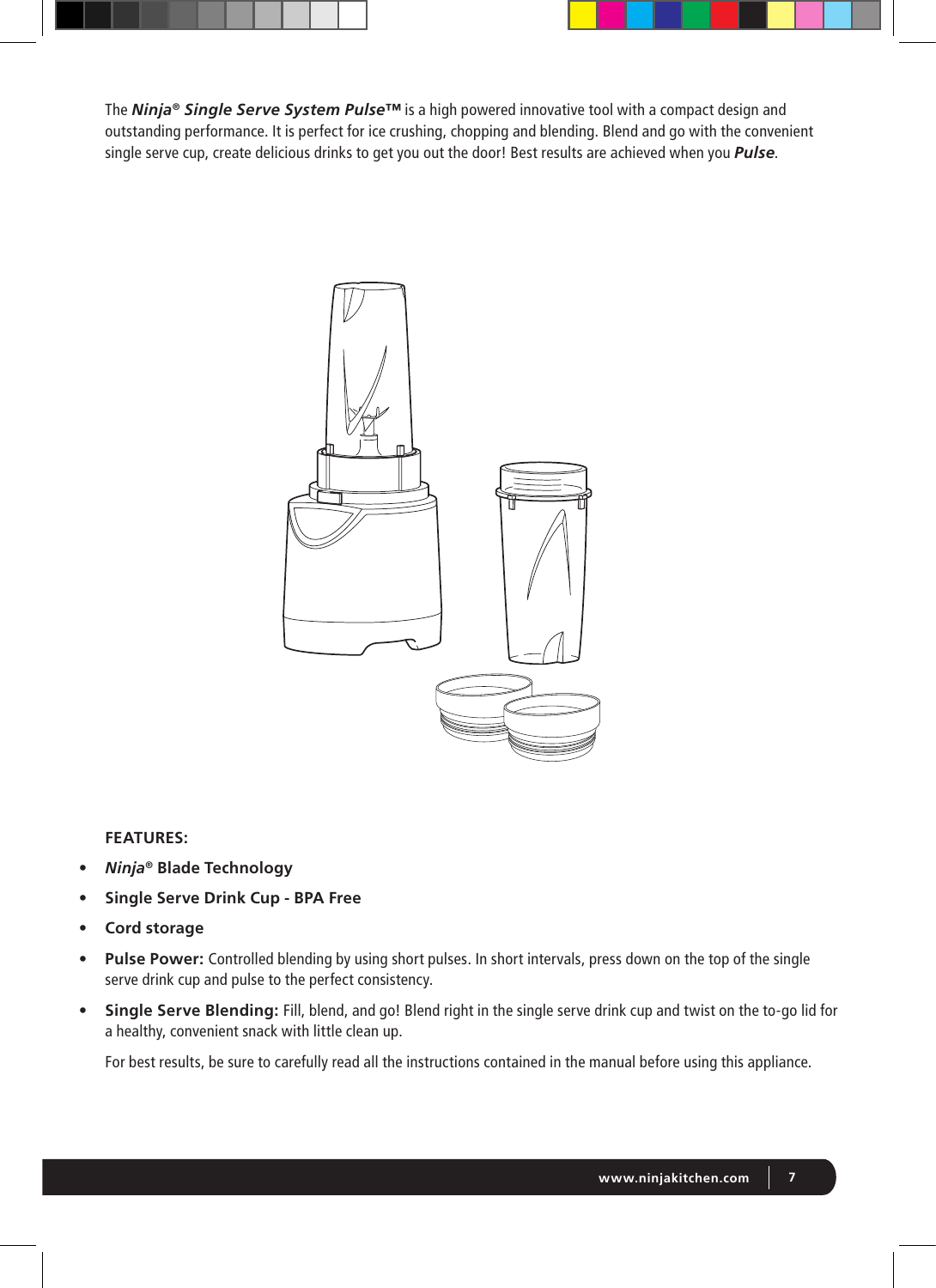## **Assembling the** *Ninja®* **Single Serve** *System Pulse™*

## **PLEASE KEEP THESE IMPORTANT SAFEGUARDS IN MIND WHEN USING THE APPLIANCE:**

- **CAUTION:** Blades are sharp! Use extreme caution when handling the blade assemblies.
- **A IMPORTANT:** Never run the appliance empty.
- **CAUTION:** Never attempt to remove the single serve container while the appliance is still running.
- **A** WARNING: Never leave the appliance unattended while in use.

#### **BEFORE FIRST USE**

- **1** Remove all packaging material and labels from the appliance.
- **2** Wash the lids and single serve cups in warm, soapy water with a soft cloth. **Use caution when washing the blade assembly as the blades are very sharp.**
- **3** Rinse and dry thoroughly.
- **4** The single serve cups and lids are all dishwasher safe. It is recommended that the lids and single serve cups be placed on the top rack. Ensure that the attachments are removed from the containers before placing in the dishwasher.
- **5** Wipe the motor base clean with a damp cloth. Do not place in dishwasher or immerse in water.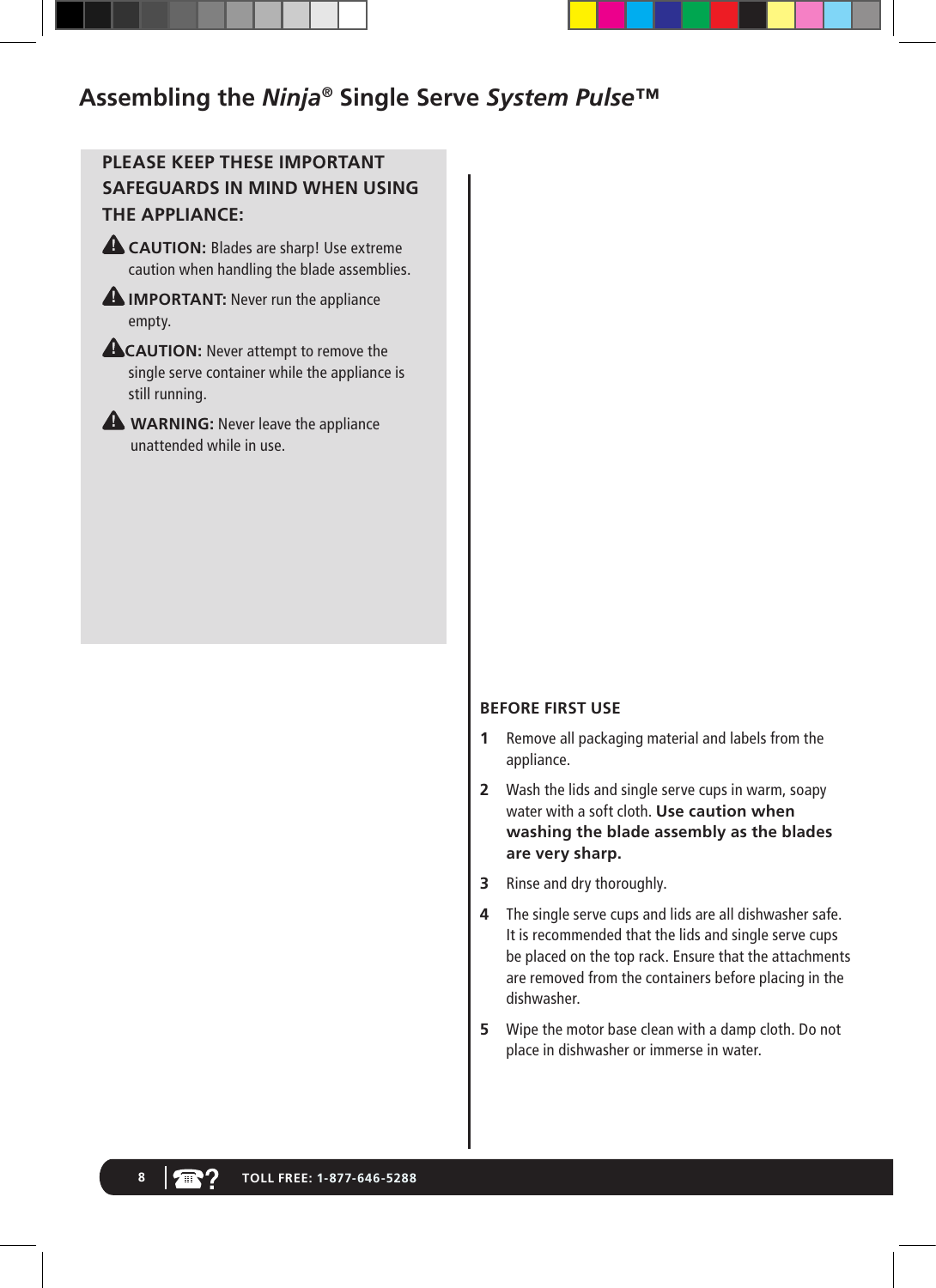

## **Assembly and Use for the Single Serve Cup**



 $\cdot\overleftrightarrow{\text{Q}}$  For best results, use short "PULSES"... Practice makes perfect!!

- **A IMPORTANT:** Make sure that the motor base is plugged in for use.
- **1** Place the motor base on a clean, dry, level surface such as a counter or table top.
- **2** Add ingredients to the single serve cup.
- **3** Place the single serve blade onto the cup and screw it tightly until you have a good seal. (**Fig. 1**)
- **4** Turn the single serve cup upside down and place it onto the motor base, aligning the tabs on the cup with the motor base. Turn to the left, the unit is ready for use. (**Fig. 2**)
- **5** Press down on the top of the cup in short intervals to activate. (**Fig. 3**)
- **6** When you have reached your desired consistency, stop the appliance by removing your hand from the single serve cup. Then turn the single serve cup to the right (**Fig. 4**) and pull straight up to remove. (**Fig. 5**) **NOTE:** Do not overfill! To avoid spilling, do not add ingredients past the "Max" fill line.
- **7** Turn the cup upright and remove the single serve blade by twisting the blade assembly to the left.
- **8** Place the To-Go drinking lid onto the single serve drink cup, twist to seal and enjoy!
- **9** Make sure that the motor base is unplugged when not in use.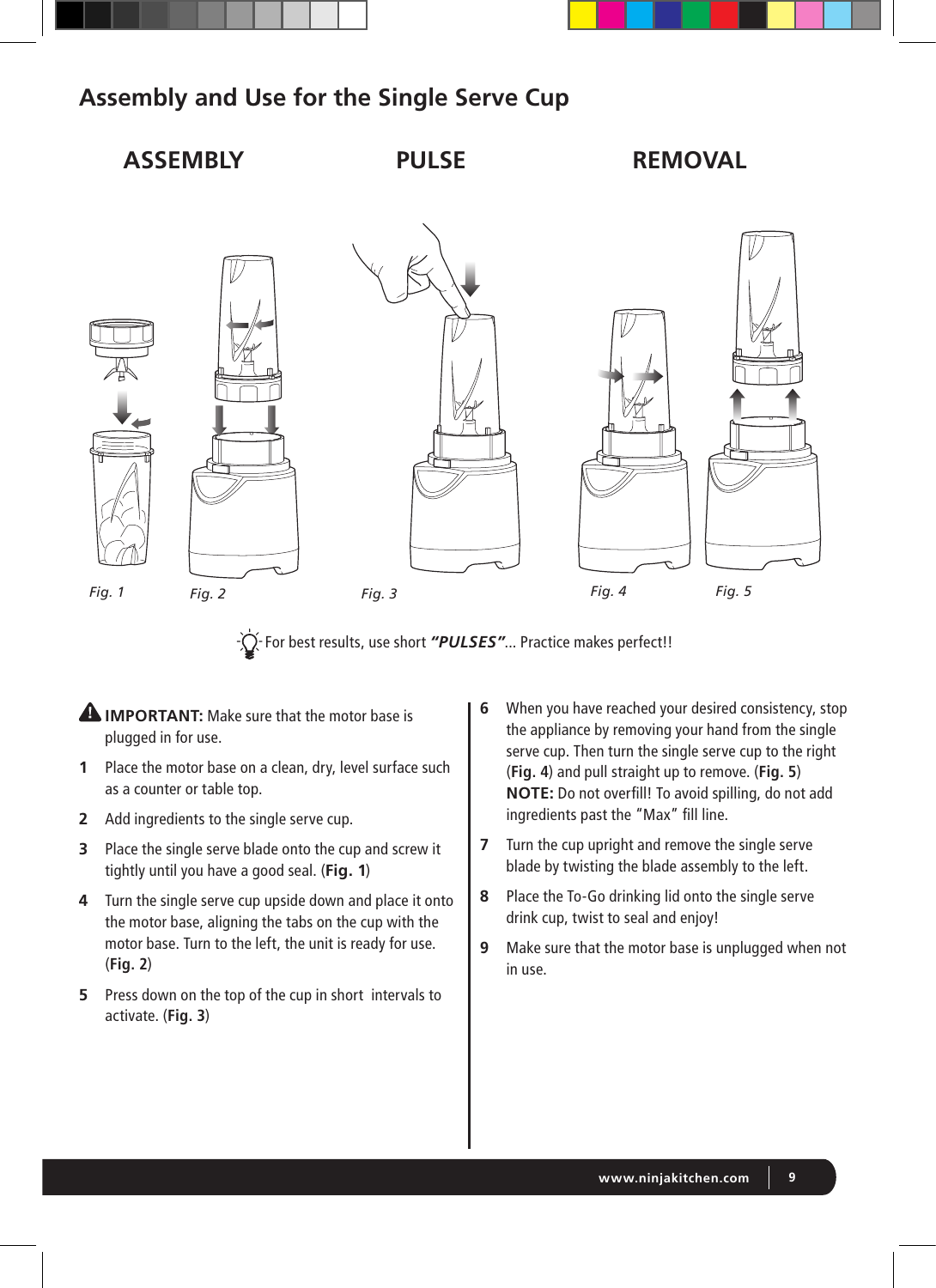| <b>Suggested Uses</b> |  |
|-----------------------|--|

| <b>FUNCTION</b>  | <b>CONTAINER</b> | <b>ATTACHMENT</b>  | <b>TYPE OF FOOD</b>                                                              |
|------------------|------------------|--------------------|----------------------------------------------------------------------------------|
| Mincing          | Single Serve     | Single Serve Blade | Onion<br>Garlic<br><b>Herbs</b>                                                  |
| Blending         | Single Serve     | Single Serve Blade | <b>Smoothies</b><br>Milkshakes<br><b>Frozen Drinks</b><br><b>Dips</b><br>Spreads |
| Grating          | Single Serve     | Single Serve Blade | Cheese<br><b>Bread Crumbs</b>                                                    |
| Ice Crushing     | Single Serve     | Single Serve Blade | lce<br>Slushies<br><b>Snow Cones</b>                                             |
| Complete Juicing | Single Serve     | Single Serve Blade | Fruit & Vegetable Drinks                                                         |

## **Care & Maintenance**

## **HOW TO CLEAN**

- **A CAUTION:** Make sure that the motor base is unplugged from the power source before inserting or removing any attachment and before cleaning.
- **CAUTION: DO NOT** immerse the motor base into water or any other liquid.
- **1** Separate/remove all parts from each other.
- **2** Clean the motor base and gear shaft with a damp cloth and wipe dry.
- **3** Place the single serve cups in the dishwasher. Place the lids on the top rack. **Use caution when handling the single serve blade assembly as the blades are very sharp.**

**NOTE:** You may also wash the containers by filling the single serve cup with no more than 10-oz. of warm water and a drop of dish washing detergent, placing the single serve blade on the single serve cup and pulsing a few times. Do not fill the single serve cup with more than 10-oz. of water because it will overflow. Once clean, remove the single serve cup from the motor base. Rinse the single serve cup and single serve blade under running water. Allow all the parts to dry before storing.

Please call customer service if any servicing needs to be performed on the appliance at 1-877-646-5288.

#### **HOW TO STORE**

**1** Store the *Ninja® Single Serve System Pulse™*. upright with the single serve cup and single serve blade. Secure the power cord underneath the base by wrapping the cord around the cord wrap. Do not place anything on top. Store the single serve cup and lids along side the appliance where they will not be damaged and won't cause a hazard.

#### **RESETTING THE MOTOR THERMOSTAT**

The *Ninja® Single Serve System Pulse™* features a unique safety system which prevents damage to the unit's motor and drive system should you inadvertently overload your appliance. If the appliance is being overloaded, the motor will stop. To reset the appliance, follow the resetting procedure below:

- **1** Unplug the appliance from the electrical outlet.
- **2** Remove and empty the container and ensure that no food is jamming the cutting blades or attachments.
- **3** Allow the appliance to cool for approximately 30 minutes.
- **4** Re-install the single serve cup onto the base and replug the appliance into the electrical outlet.
- **5** Proceed to use the appliance as before making sure not to exceed the recommended maximum capacities.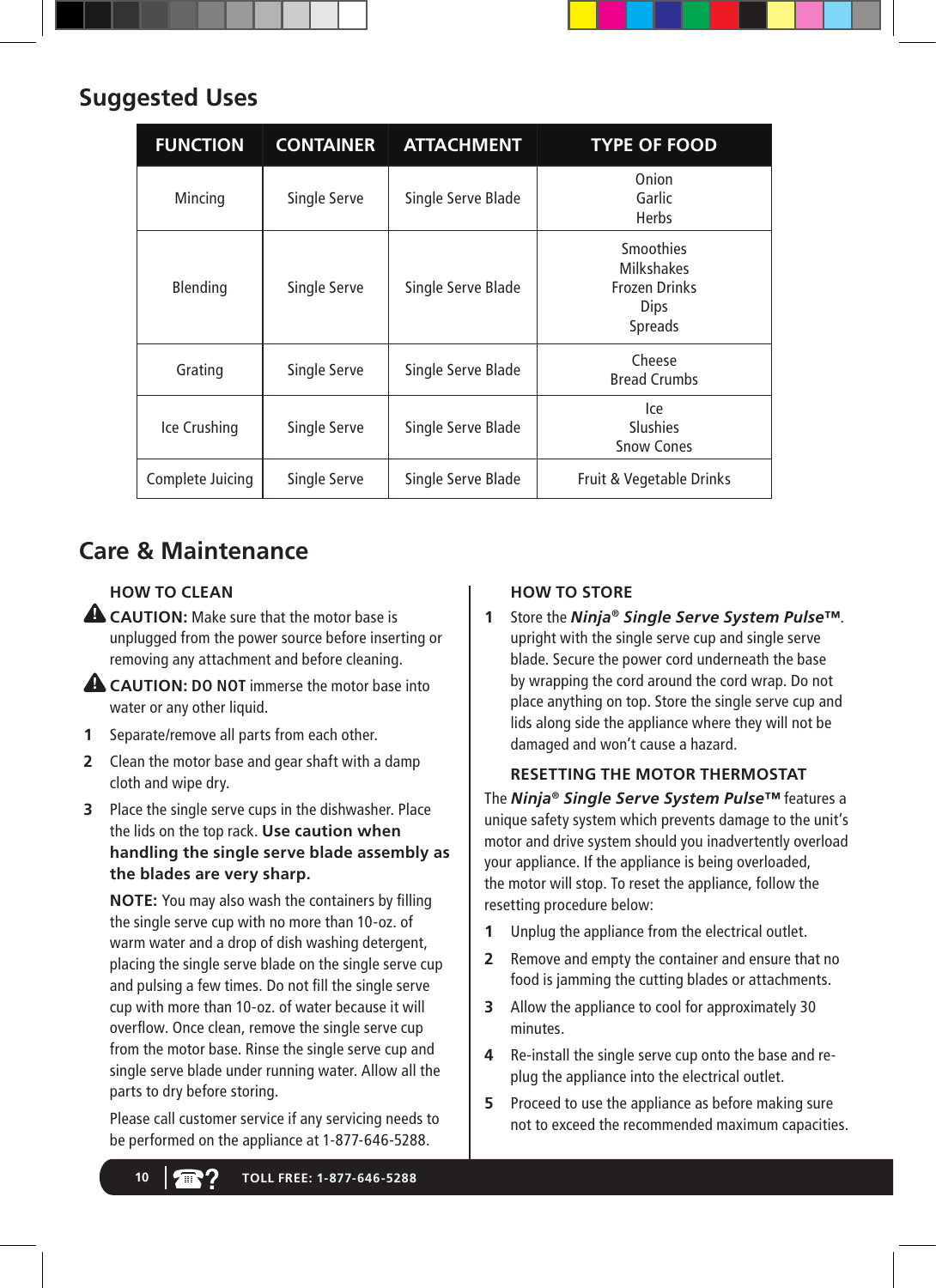## **Troubleshooting Guide**

| <b>PROBLEMS</b>                                                       | <b>POSSIBLE REASONS &amp; SOLUTIONS</b>                                                                                                                                                                                                                                                |
|-----------------------------------------------------------------------|----------------------------------------------------------------------------------------------------------------------------------------------------------------------------------------------------------------------------------------------------------------------------------------|
| <b>Motor Doesn't Start or</b><br><b>Attachment Doesn't</b><br>Rotate. | Make sure the single serve cup, make sure that the tabs are seated in<br>$\bullet$<br>the slots and turned to the left.<br>Check that the plug is securely inserted into the electrical outlet.<br>$\bullet$<br>Check the fuse or circuit breaker in your electrical box.<br>$\bullet$ |
|                                                                       | The unit could be overloaded. Unplug and wait approximately 30 minutes<br>$\bullet$<br>before using again.<br>The unit could be overheated. Unplug the unit and wait 30 minutes to reset.<br>$\bullet$                                                                                 |
| Food is Unevenly Chopped.                                             | Either you are chopping too much food at once, or you are not pulsing<br>$\bullet$<br>properly. Remove some of the food items.                                                                                                                                                         |
| <b>Food is Too Finely Chopped</b><br>or Too Watery.                   | The food has been over processed. Pulse ingredients for best results.<br>$\bullet$<br>Press down on the single serve cup in short intervals.                                                                                                                                           |
| <b>You Cannot Achieve</b><br><b>Snow From Ice Cubes.</b>              | For best results use ice straight from the freezer. Try using short pulses<br>$\bullet$<br>instead of one long one.                                                                                                                                                                    |
| Single serve cup is<br>leaking.                                       | Make sure that the single serve blade set is tightly screwed on to the<br>$\bullet$<br>cup before blending. Turn the lid tightly clockwise.                                                                                                                                            |
| Unit doesn't turn on.                                                 | Make sure the unit is plugged in.<br>$\bullet$<br>Rotate and press down on the single serve cup to turn the unit on.<br>$\bullet$                                                                                                                                                      |
| Unit doesn't turn off.                                                | Release your hand from the single serve cup to turn the unit off.<br>$\bullet$                                                                                                                                                                                                         |
| Doesn't mix well.                                                     | Pulse ingredients for best results. Press down on the cup in short<br>$\bullet$<br>intervals for even blending and chopping. For frozen ingredients, pulse<br>in short intervals of 2-5 seconds and repeat.                                                                            |

## **Replacement Parts**

#### **ORDERING REPLACEMENT PARTS**

To order additional parts and attachments, please visit our website: www.ninjakitchen.com or feel free to contact customer service: 1-877-646-5288.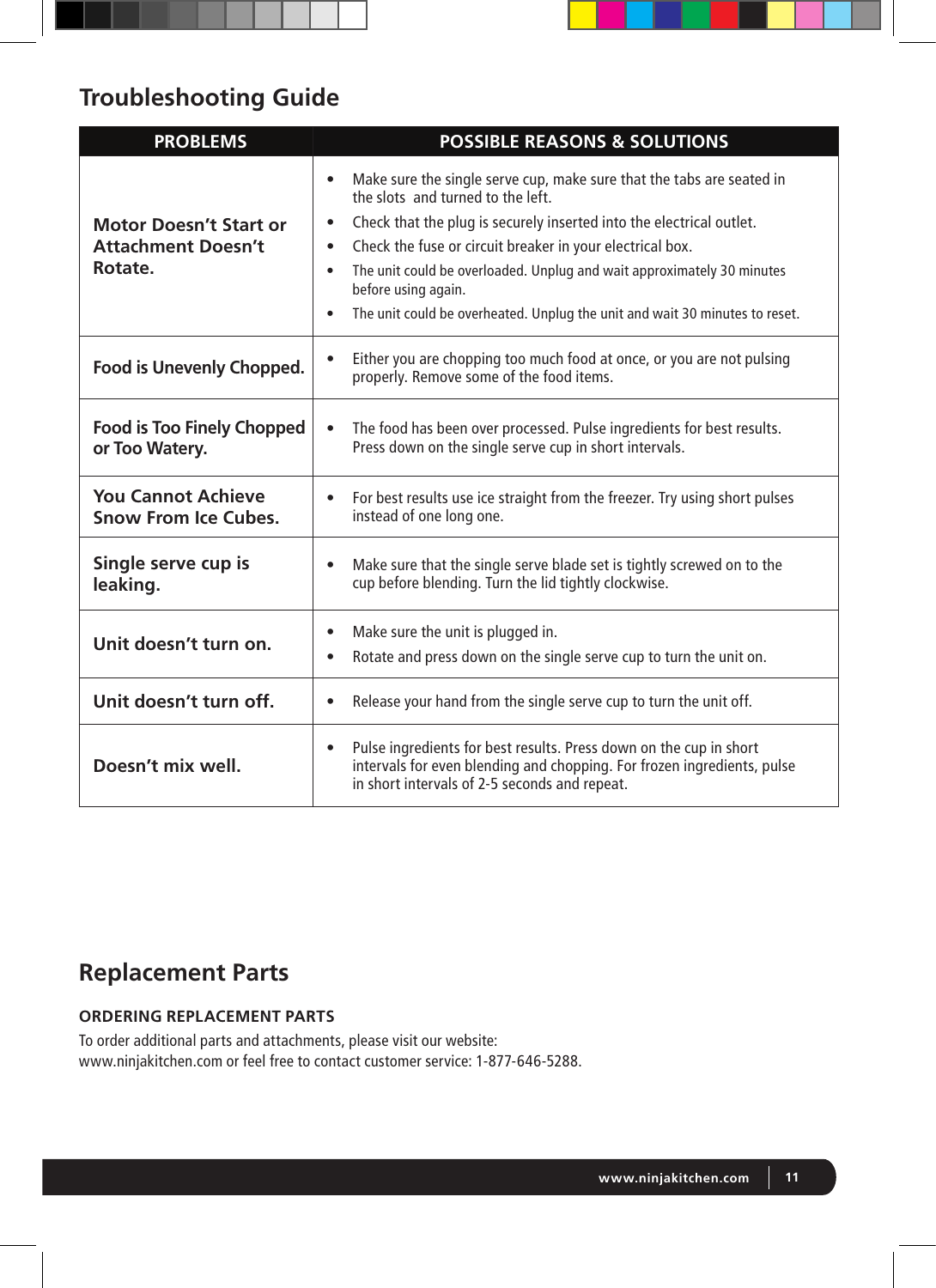## **Recipes**

## **Breakfast Smoothie**

#### **Ingredients:**

| 1/2       | Banana                     |
|-----------|----------------------------|
| 2         | <b>Frozen Strawberries</b> |
| $1/4$ Cup | <b>Blueberries</b>         |
| 1 Cup     | Orange Juice               |
| ς         | Ice Cubes                  |
|           |                            |

#### **Directions:**

Add the ingredients, in the order listed above, into the single serve cup.

Screw on the single serve cup blade lid, screwing the lid on tightly.

Place the single serve cup on to the motor base (see assembly instructions). Push down on the top of the single serve cup to begin blending. Run until smooth. Serve immediately. Serves 1.

Single Serve Cup

## **Chili Garlic Sauce**

#### **Ingredients:**

| 4 oz.              | Thai or Hot Red Chilies (such as serrano) |
|--------------------|-------------------------------------------|
|                    | <b>Cloves Garlic Peeled</b>               |
| $\frac{1}{4}$ tsp. | Salt                                      |
| 1 tbsp.            | Sugar                                     |
| 1 tbsp.            | <b>Rice Wine Vinegar</b>                  |
|                    |                                           |

#### **Directions:**

Place all ingredients into the Single Serve Cup and pulse until coarsely chopped. Transfer to a small sauce pan and bring to a low boil over medium heat. Reduce heat and sauté for about 5 minutes until flavors combine. Cool and store refrigerated in a tightly sealed glass jar for up to 3 to 4 weeks.

Single Serve Cup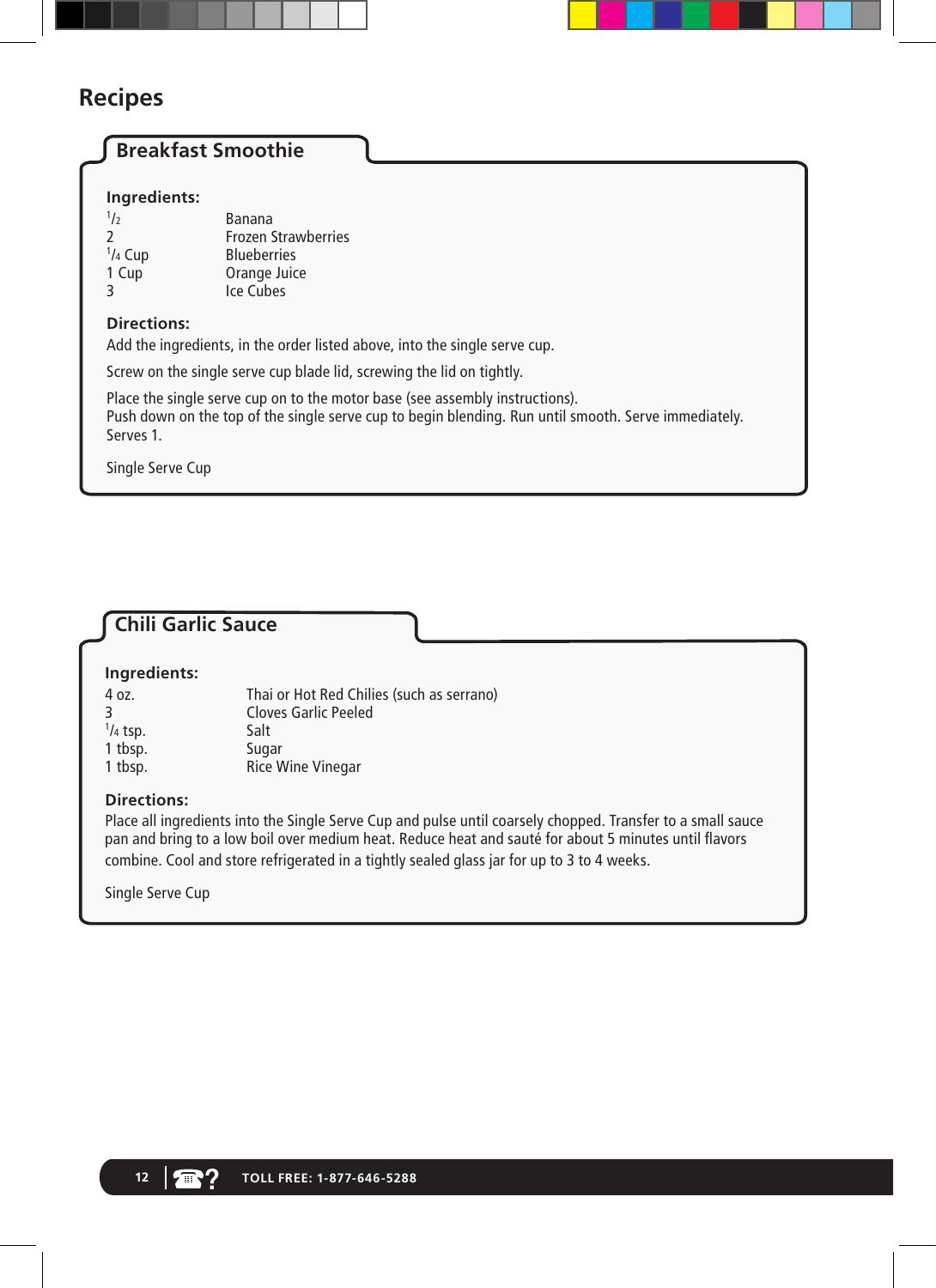## **Breakfast For One**

#### **Ingredients:**

| 3                 | Egg Whites (or <sup>3</sup> /4 cup packaged egg whites) |
|-------------------|---------------------------------------------------------|
| 2 tbsp.           | Low Fat Ricotta Cheese                                  |
| 2 tbsp.           | Chives (or green onions)                                |
| $\frac{1}{3}$ tsp | Ground Paprika                                          |
| $1/s$ tsp         | Salt                                                    |
| $\frac{1}{2}$ tsp | <b>Black Pepper</b>                                     |
| 2 tbsp.           | Mushroom, pieces                                        |
| 2 tbsp.           | Ham, chopped                                            |
| 1 tbsp.           | <b>Butter</b>                                           |

#### **Directions:**

Place the egg whites, ricotta, chives, paprika, salt and pepper in the Single Serve Cup. Push down on the top of the Single Serve Cup to begin blending.

In a nonstick sauté pan, heat the butter over medium heat. Add the egg mixture, mushrooms and ham and cook, stirring frequently until fluffy and cooked through. Serve hot.

Single Serve Cup

## **Apple, Pecan and Stilt on Salad**

with Vanilla Apple Vinaigrette

#### **Ingredients:**

| $1/2$ Cup         | <b>Toasted Pecans</b>                       |
|-------------------|---------------------------------------------|
| $1/2$ Cup         | Olive Oil                                   |
| $1/4$ Cup         | Champagne Vinegar                           |
| 3 tbsp.           | Apple Juice                                 |
|                   | Small Shallot, peeled and halved            |
| 1 tsp             | Vanilla Extract                             |
| 1 tsp             | Fresh Chervil, (or use fresh parsley)       |
| 1 tsp             | <b>Black Pepper</b>                         |
| $\frac{1}{2}$ tsp | Salt                                        |
| 4 cups            | Spring Lettuce Mix                          |
|                   | Small Granny Smith Apple, thinly sliced     |
| $1/3$ Cup         | Stilton, crumbled (or favorite blue cheese) |

#### **Directions:**

Place the pecans in the Single serve Cup and Pulse until chopped. Set aside.

Place oil, vinegar, apple juice, shallot, vanilla, chervil, salt and pepper into the Single Serve Cup. Pulse until smooth. Arrange spring mix, apple slices and pecans on individual plates. Drizzle each with the Vanilla apple Vinaigrette and top with the Stilton cheese. Serve right away or chill until serving.

Single Serve Cup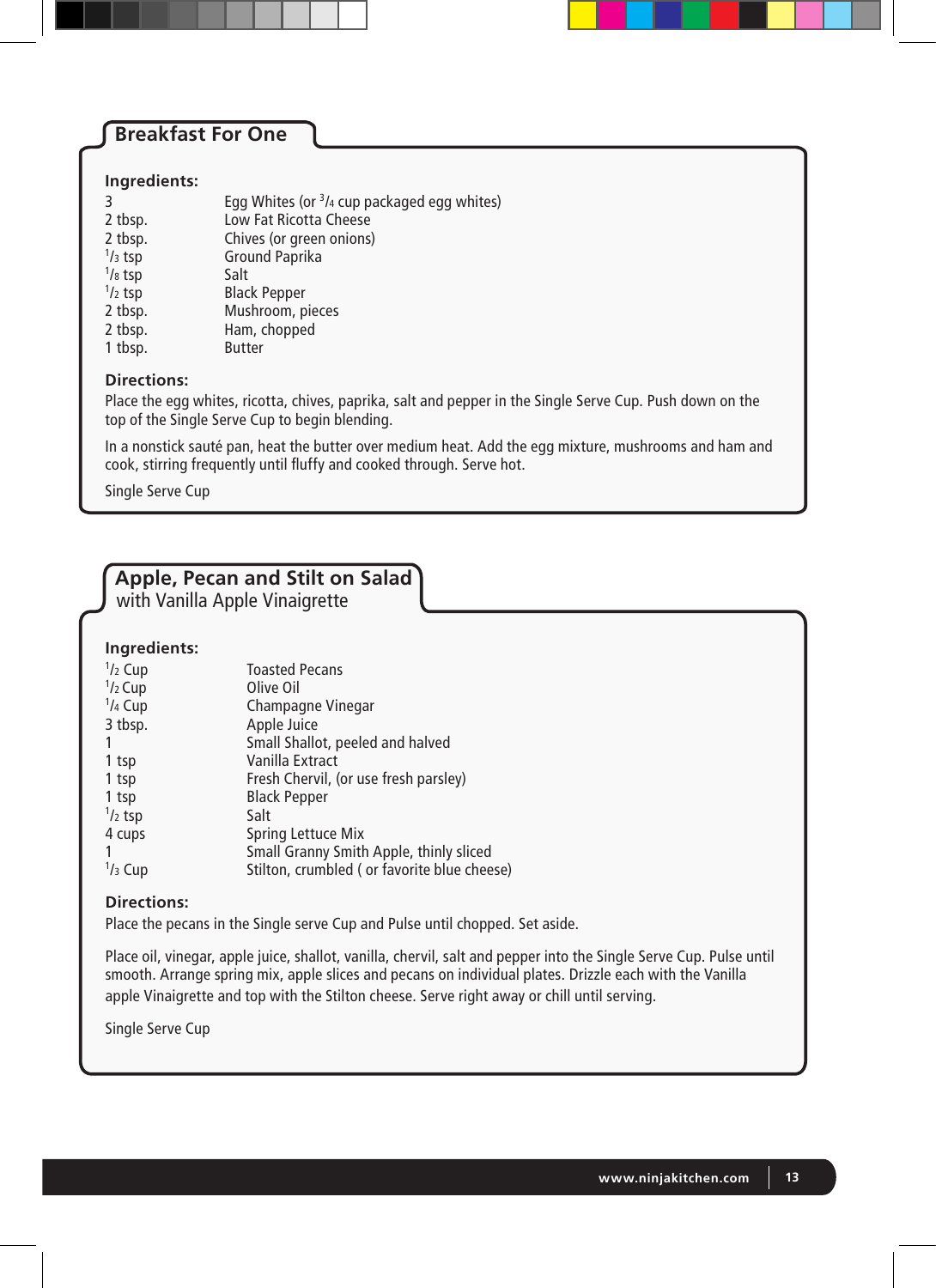## **Recipes - cont.**

## **Complete Afterburner Juice Ingredients:** 1 Cup Green Grapes<br>2 Medium Leave Medium Leaves Romaine Lettuce  $1/4$  Cup Cucumber, peeled<br>Water 1 /2 Cup Water 3-4 Ice Cubes **Directions:** Place all ingredients into the Single Serve Cup and pulse until smooth. Single Serve Cup

## **Green On Green**

#### **Ingredients:**

| Kiwi, Peeled and Halved          |
|----------------------------------|
| Small Leaves of Kale             |
| <b>Granny Smith Apple, Cored</b> |
| Coconut Water                    |
| Ice Cubes                        |
|                                  |

#### **Directions:**

Place all the ingredients in the single serve cup and Pulse until smooth. Serve right away -

Single Serve cup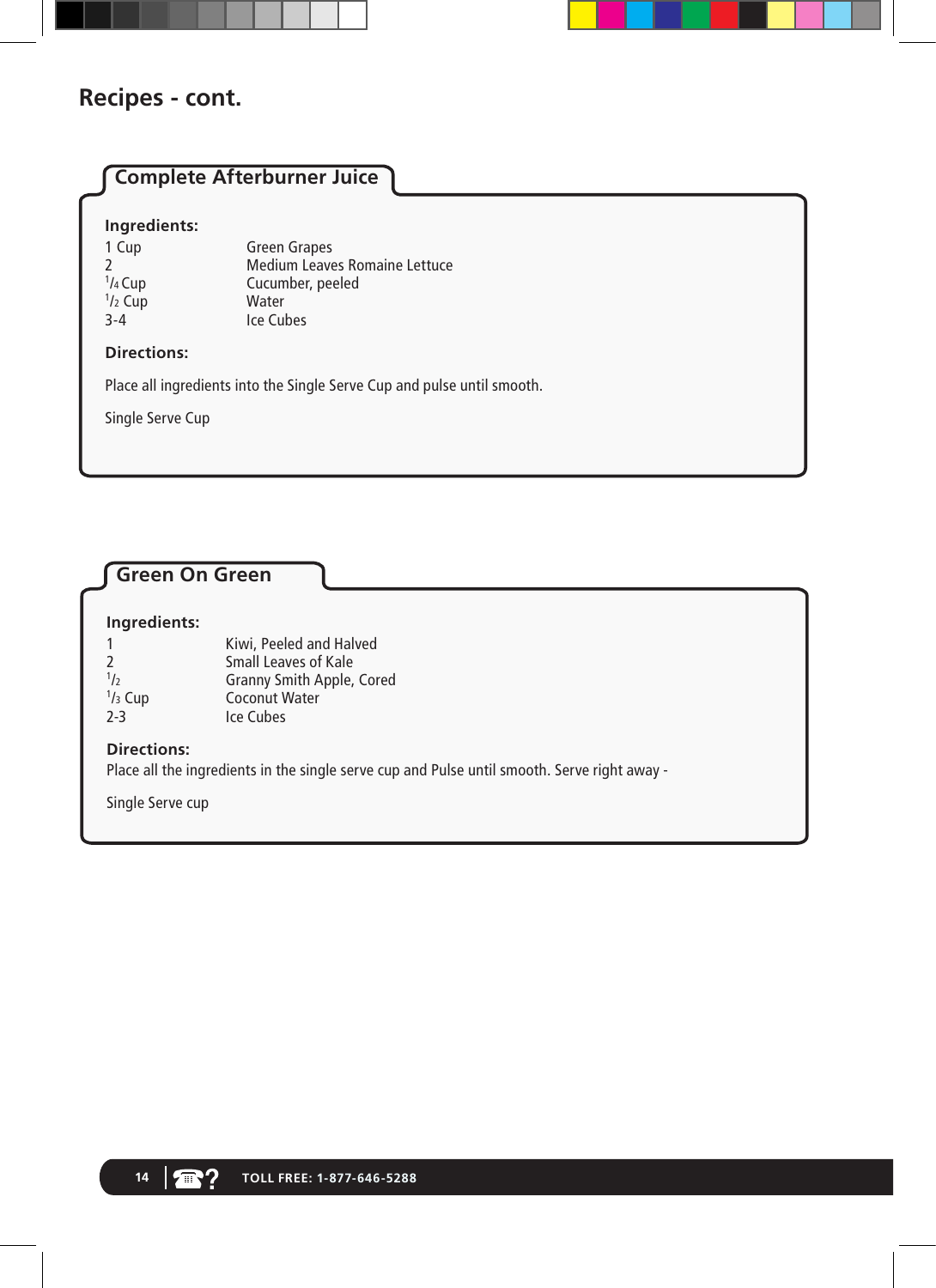

**EURO-PRO Operating LLC** warrants this product to be free from material defects and workmanship for a period of one (1) year from the date of purchase when utilized for normal household use, subject to the following conditions, exclusions and exceptions.

The liability of **EURO-PRO Operating LLC** is limited solely to the cost of the repair or replacement of the unit at our option. This Limited Warranty does not cover normal wear of parts and does not apply to any unit that has been tampered with or used for commercial purposes. This Limited Warranty does not cover damage caused by misuse, abuse, negligent handling or damage due to faulty packaging or mishandling in transit. This Limited Warranty does not cover damage or defects caused by or resulting from damages from shipping or repairs, service or alteration to the product or any of its parts, which have been performed by a repair person not authorized by **EURO-PRO Operating LLC**.

If your appliance fails to operate properly while in use under normal household conditions within the Limited Warranty period, you may return the complete appliance and accessories with proof of purchase and date, freight prepaid. For Customer Service support, call 1-877-646-5288 or visit our website www.ninjakitchen. com.

If the appliance is found by **EURO-PRO Operating LLC** to be defective, in **EURO-PRO Operating LLC**'s sole discretion, we will repair or replace it free of charge. Proof of purchase date and a check made payable to **EURO-PRO Operating LLC** in the amount of \$19.95 to cover the cost of return shipping and handling must be included.\*

This Limited Warranty is extended to the original purchaser of the unit and excludes all other legal, implied and/or conventional warranties. The responsibility of **EURO-PRO Operating LLC** if any, is limited to the specific obligations expressly assumed by it under the terms of this Limited Warranty. **In no event is EURO-PRO Operating LLC** liable for incidental or consequential damages to anyone of any nature whatsoever. Some states do not permit the exclusion or limitation of incidental or consequential damages, so the above may not apply to you.

This Limited Warranty gives you specific legal rights, and you may also have other rights which vary from state to state or from province to province.

**\*IMPORTANT: Carefully pack item to avoid damage in shipping. Be sure to include proof of purchase date and to attach tag to item before packing with your name, complete address and phone number with a note giving purchase information, model number and what you believe is the problem with the item. We recommend you insure the package (as damage in shipping is not covered by your Limited Warranty). Mark the outside of your package "ATTENTION CUSTOMER SERVICE". We are constantly striving to improve our products, therefore the specifications contained herein are subject to change without notice.**

## **Product Registration**

Please visit **www.ninjakitchen.com** or call **1-877-646-5288** to register your new Ninja® product within ten (10) days of purchase. You will be asked to provide the store name, date of purchase and model number along with your name and address.

The registration will enable us to contact you in the unlikely event of a product safety notification. By registering you acknowledge to have read and understood the instructions for use, and warnings set forth in the accompanying instructions.